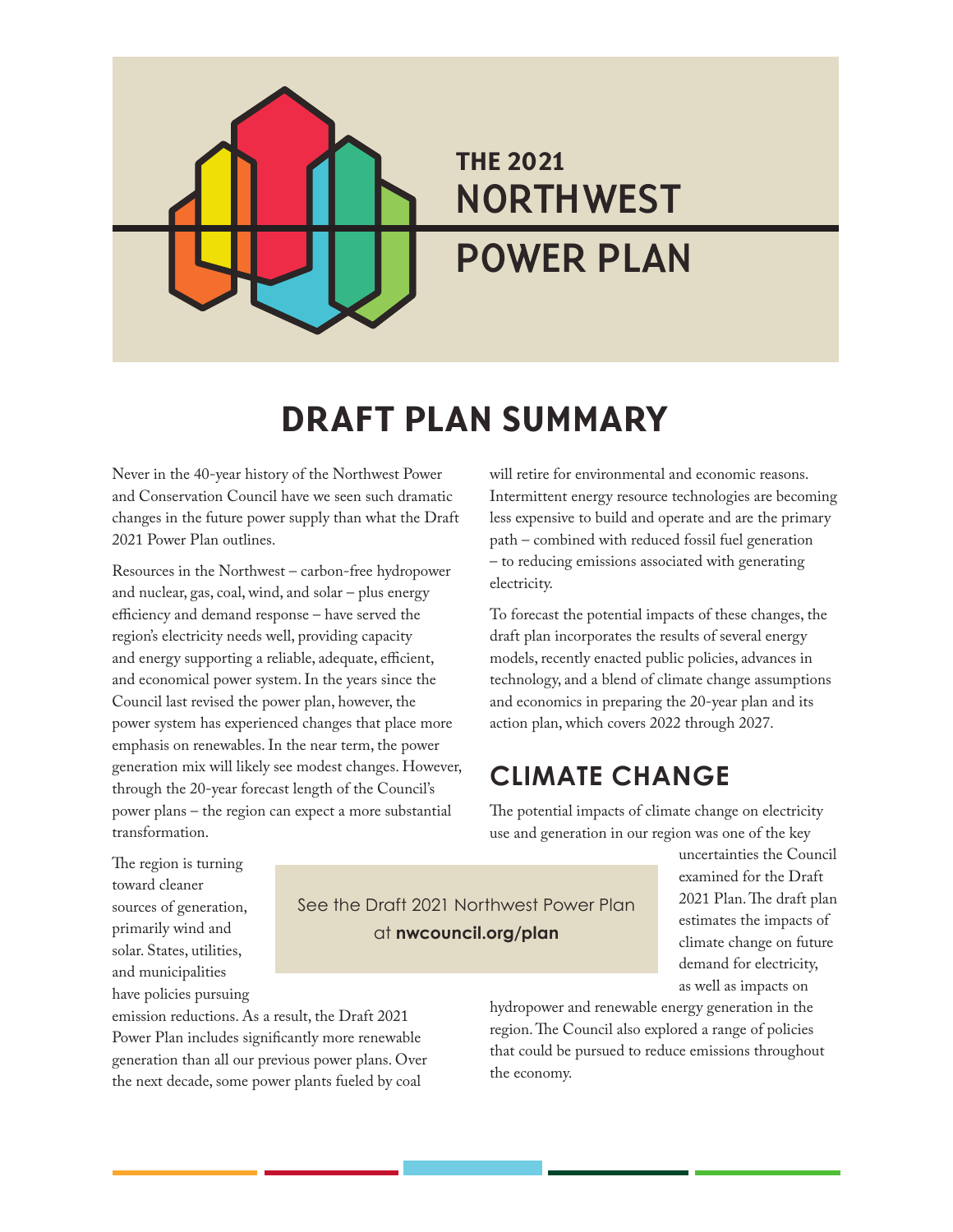

# THE 2021<br>NORTHWEST **DRAFT PLAN SUMMARY**

#### **MAINTAINING A RELIABLE AND ADEQUATE POWER SUPPLY**

Increasing our dependence on sunshine and wind to make electricity has risks – primarily the risk of reduced output when the sun goes down and the wind stops blowing. Maintaining an adequate and reliable power supply will be challenging. This is a fundamental uncertainty the Council faced in developing the Draft 2021 Power Plan.

The uncertain future has been a consistent focus through all the Council's power plans. The Council utilizes a combination of computer-based mathematical models and analysis to assess risks and uncertainties across thousands of scenarios of power demand and resources. Additionally, the Council collaborates extensively with advisory committees to discuss these uncertainties and explore solutions.

The interconnected Western power grid encompasses 14 states, two Canadian provinces, and a portion of Mexico. Across this vast area, utilities, regulatory agencies, transmission managers, and interest groups will need to work together to ensure the entire power system remains adequate and reliable. The draft plan recognizes that individual utilities, which have varying access to electricity markets and varying resource needs, will require near-term investments in generating and energy efficiency resources to meet their adequacy and reliability needs.

As more renewables are added to the power system, this affects when hydropower can be generated. The Columbia River hydropower system can be used to help integrate additional renewable resources into the regional power supply and ensure it remains adequate and reliable. But as the system increasingly is used in this way, it will be important to understand the potential impacts of operational changes at the dams,

where there are legal constraints to assist fish passage. The Draft 2021 Power Plan includes the Council's Columbia River Basin Fish and Wildlife Program and 2020 Addendum. Both the power plan and fish and wildlife program account for dam operations intended to protect fish and wildlife affected by hydropower dams.

## **THE RESOURCE STRATEGY**

At the same time that clean-energy policies and decarbonization goals have been adopted at the state, utility, and community levels, significant retirements of coal-fired generating plants have been announced and planned – not only in the Northwest but throughout the West. These retirements are necessary in order to comply with clean-energy policies, but also because power prices today are increasingly influenced by the inexpensive price of natural gas and renewable resources. As a result, these resources are out-pricing electricity from coal plants.

While the region adapts to these policies, new economic signals, new resource development and dispatch, changing system operations, and uncertainty about the future, the Council is confident that the resource strategy in the Draft 2021 Power Plan will propel the region through the changes while maintaining an adequate, efficient, economical, and reliable power supply. Here are the elements of the resource strategy, described in detail in Section 6:

• Energy efficiency: The Council recommends the Bonneville Power Administration and regional utilities plan to acquire between 750 and 1,000 average megawatts of cost-effective energy efficiency by the end of 2027 and a minimum of 2,400 average megawatts by 2041. The Draft 2021 Plan includes less efficiency than past plans, which underscores the high achievements of the last 40 years. Much of the